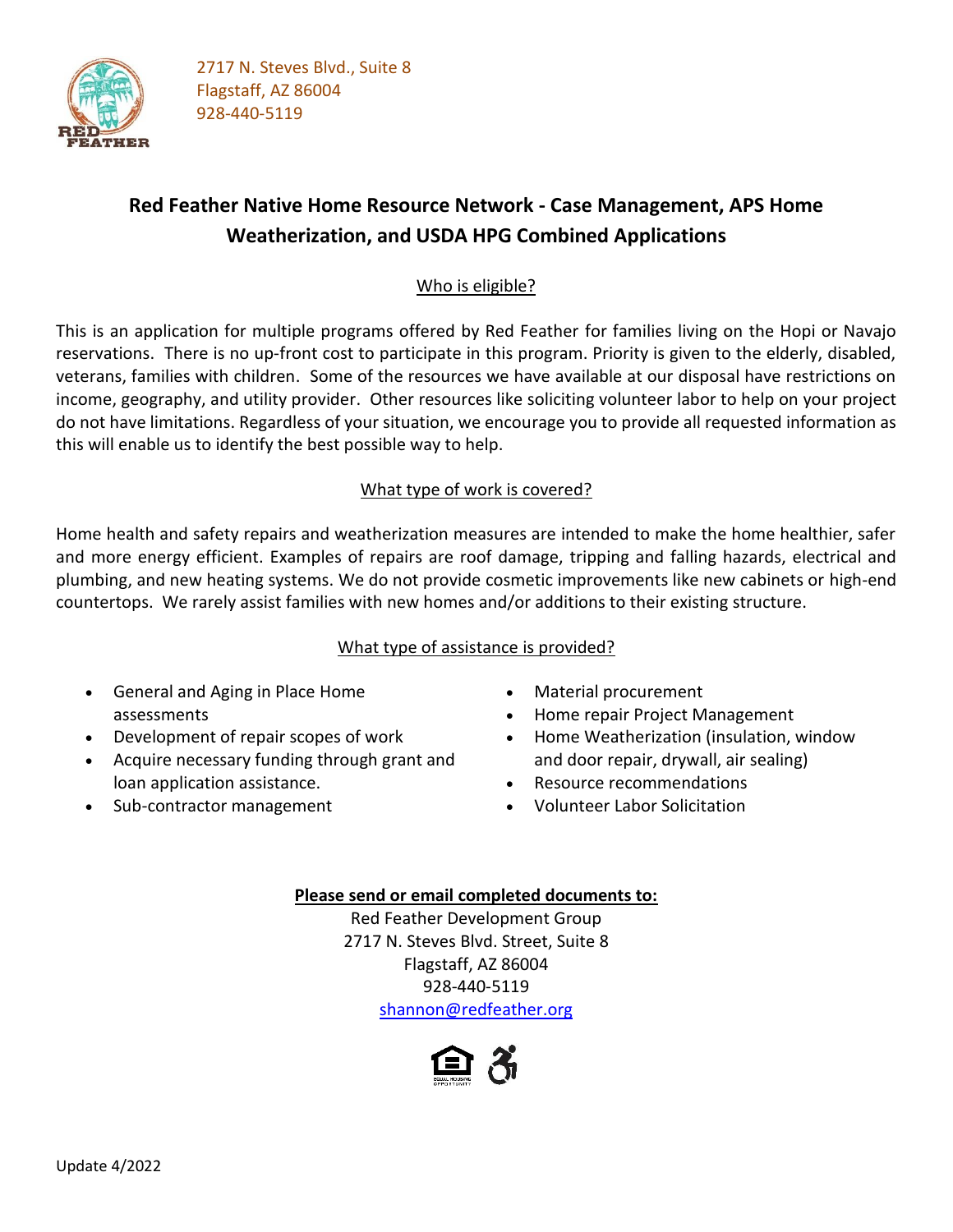Date of Application: \_\_\_\_\_\_\_\_\_\_\_\_\_\_ Date received: \_\_\_\_\_\_\_\_\_\_\_\_\_\_

| Office use only.                            | <b>Client Name:</b><br><b>Mailing Address:</b>                                             |          |  |  |
|---------------------------------------------|--------------------------------------------------------------------------------------------|----------|--|--|
| <b>APS Bill</b><br>Income Verified          |                                                                                            |          |  |  |
| Home<br>Ownership                           | Chapter/Village:                                                                           | Email:   |  |  |
|                                             | Phone 1:                                                                                   | Phone 2: |  |  |
| Qualifies for:<br>Circle all that<br>apply. | Refer a friend or family member below:                                                     |          |  |  |
| APS WX                                      | Name:                                                                                      | Phone:   |  |  |
| <b>HPG</b>                                  | Draw Map of physical location and directions (provide as much detail as possible: color of |          |  |  |
| Case Mgmt                                   | house, vehicles, landmarks, etc.)                                                          |          |  |  |
| <b>AIP</b>                                  |                                                                                            |          |  |  |
| <b>HEPA</b>                                 |                                                                                            |          |  |  |
| <b>WS Inspection</b>                        |                                                                                            |          |  |  |
| Firewood                                    |                                                                                            |          |  |  |
| <b>HWS</b>                                  |                                                                                            |          |  |  |
| Ramp                                        |                                                                                            |          |  |  |
|                                             |                                                                                            |          |  |  |

- 1. Have you received weatherization services at your current address? Yes No
	- a. What year did you receive weatherization services? \_\_\_\_\_\_\_\_\_
- 2. Is the home you are applying assistance for your primary residence? Yes No
- 3. How old is your home \_\_\_\_\_\_\_\_? How long has applicant lived in the home? \_\_\_\_\_
	- a. What type of home do you have? \_\_\_cinder block \_\_\_stick frame \_\_\_mobile home \_\_\_traditional home \_\_\_shed/storage \_\_\_other: \_\_\_\_\_\_\_\_\_\_\_\_\_
- 4. Does anyone living in the home have any documented disabilities? Yes No
- 5. Is anyone living in the home a veteran? The state of the No
- 6. What type of heating source do you use? \_\_\_woodstove \_\_\_space heater \_\_\_furnace \_\_\_ other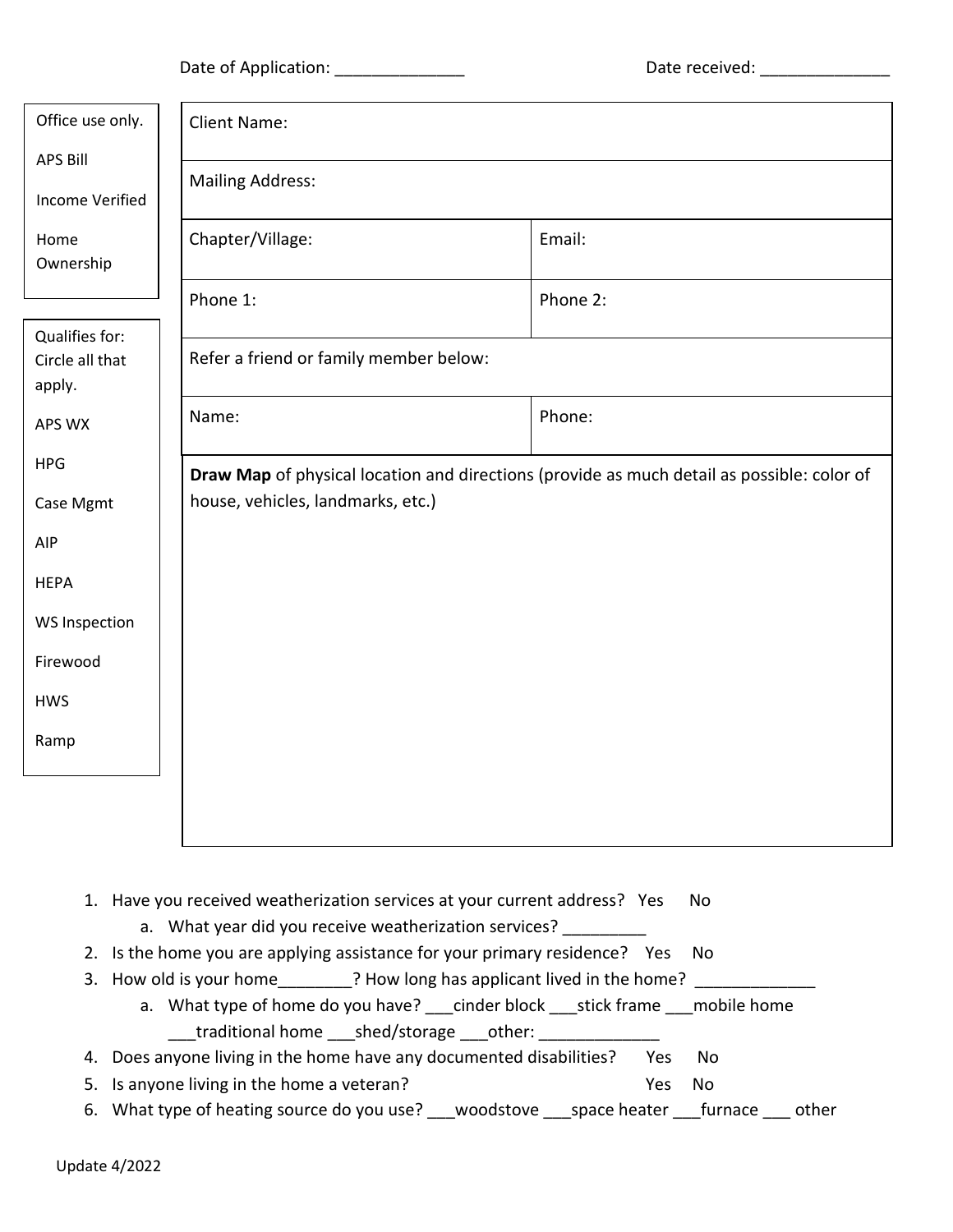# **HOME REPAIR NEEDS**

Please provided a description of home repair needs. Be advised we do not remodel, renovate, or build new homes. All repairs listed must be in relation to health and safety.

Roofing/leaks:

Structural (i.e., walls, floors, door, windows):

Plumbing (repairs only):

Electrical (repairs only):

ADA Assistance (i.e., ramps, Aging in Place):

Heating/Cooling (i.e., woodstove inspection/firewood):

Other (i.e.; HEPA):

# **Applicant must provide proof of land and/or homeownership by submitting one of the following:**

- Home Site Lease Agreement or Land Assignment (with appropriate village signatures)
- Support letter from the Tribe attesting to the ownership of the home.
- Residency from signed by
- Letter from the Tribe's Housing Authority attesting to the ownership of the home.
- Other documentation from Chapter House, Former Bennet Freeze Area Board
- If renting, please complete Property Owner Rental Agreement (Appendix A)
- If proof is unavailable, please contact our office to discuss options.

Update 4/2022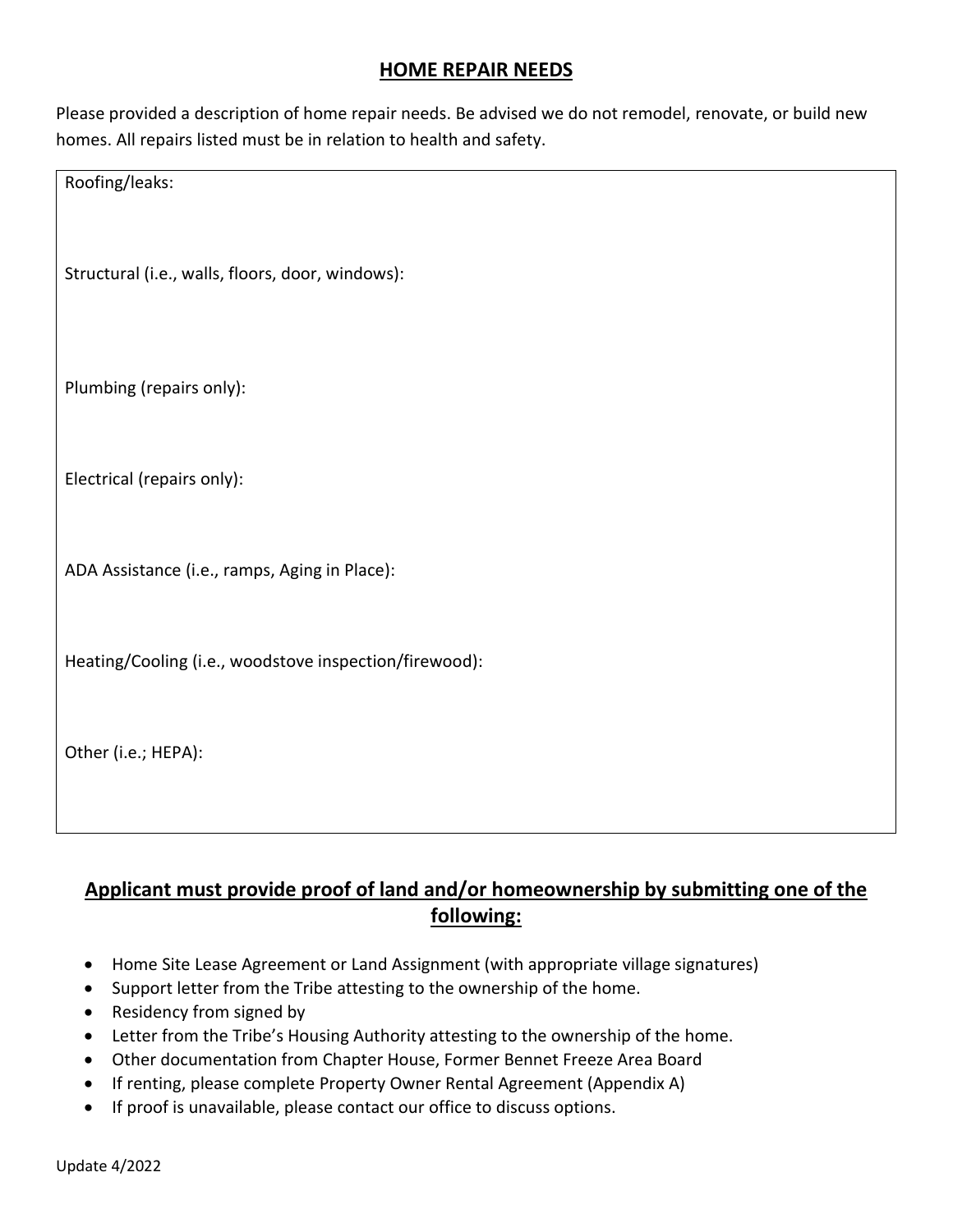### **INCOME VERIFICATION**

Please provide the following information for **ALL** household members who are 16 years of age and up.

#### **Proof of income or no income must be provided with application.**

| First and Last Name                          | Age | Source of Income                            | Income for past 12 months |
|----------------------------------------------|-----|---------------------------------------------|---------------------------|
|                                              |     |                                             | \$                        |
|                                              |     |                                             | \$                        |
|                                              |     |                                             | \$                        |
|                                              |     |                                             | \$                        |
|                                              |     |                                             | \$                        |
|                                              |     |                                             | \$                        |
|                                              |     |                                             | \$                        |
|                                              |     |                                             | \$                        |
| <b>Total occupants living in</b><br>the home |     | Total gross annual income for<br>household: | \$                        |

#### **Acceptable forms of "Proof of Income"**

- **1. Copies of last 3 consecutive months of paystubs, wages, and salaries before deductions**
- **2. Self-Employment-most recent tax return and/or self-declaration of weekly/monthly income signed and dated.**
- **3. Social Security, Supplemental Security Income (SSI), Social Security Disability Income (SSDI). You can request a copy by calling 1-800-772-1213**
- **4. SNAP/TANIF/ADC**
- **5. Veteran's benefits**
- **6. Retirement/Pension/Annuities**
- **7. Unemployment/Workman's Comp**
- **8. No Income: A Certification of Zero Income form can be requested by contacting the Red Feather office**

#### **\*Updated 6/28/19**

Income tables below are provided for informational purposes only. There are multiple factors other than income that are involved in qualifying an applicant for programs.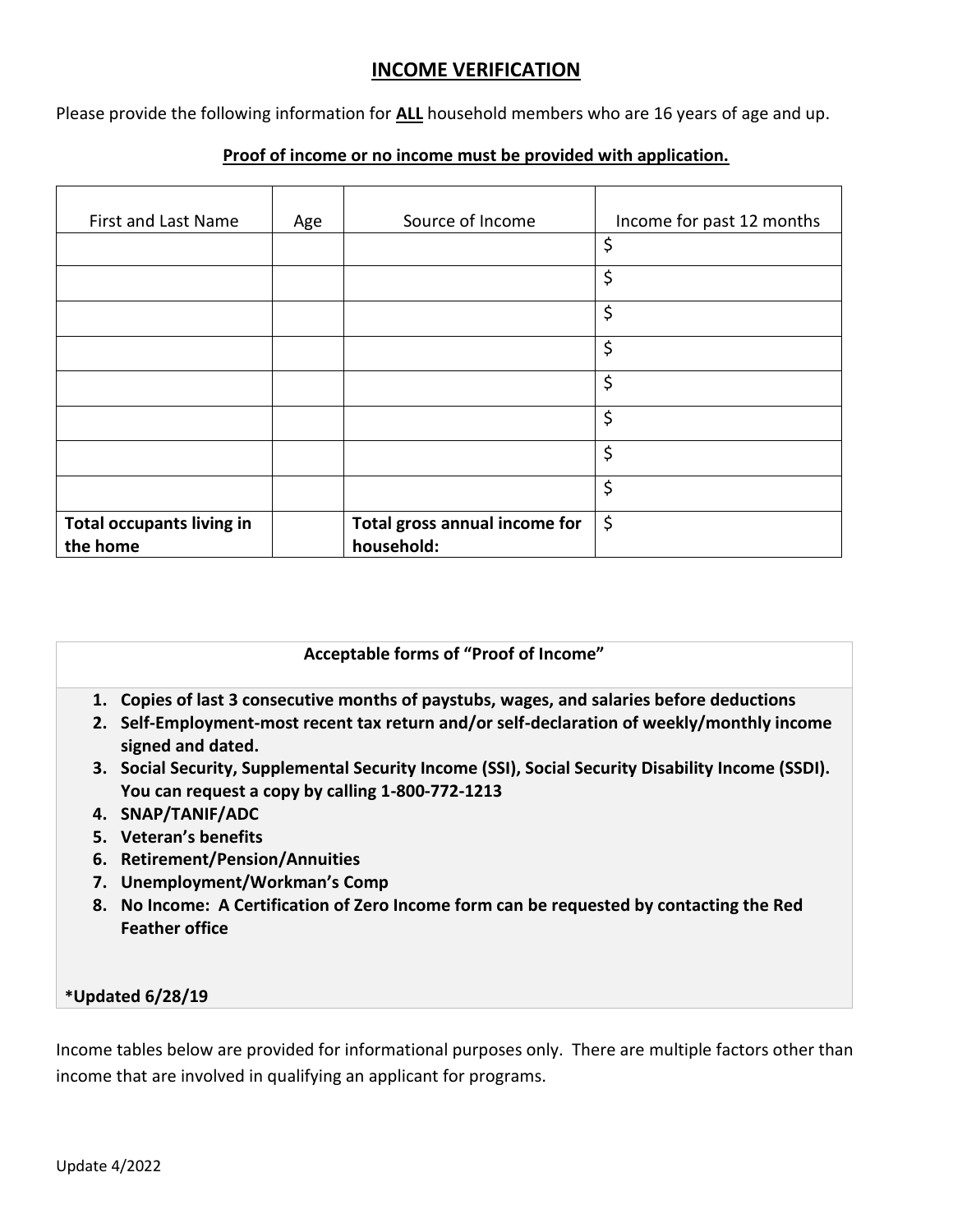|                                          | <b>APS Wx Program Income Qualifications</b> |          |  |
|------------------------------------------|---------------------------------------------|----------|--|
| <b>Family Size</b>                       | Monthly                                     | Annual   |  |
|                                          | \$2082                                      | \$24,980 |  |
|                                          | \$2818                                      | \$33,820 |  |
| 3                                        | \$3555                                      | \$42,660 |  |
| 4                                        | \$4292                                      | \$51,500 |  |
| 5                                        | \$5028                                      | \$60,340 |  |
| 6                                        | \$5765                                      | \$69,180 |  |
|                                          | \$6502                                      | \$78,020 |  |
| 8                                        | \$7138                                      | \$86,860 |  |
| <b>Each Additional family member add</b> | \$368                                       | \$4,320  |  |

### **UTILITY INFORMATION RELEASE**

### **For APS Customer Only**

## **Applicant must provide a copy of your most recent utility (APS) bill if they are interested in qualifying for our APS Home Weatherization Program.**

I hereby authorize Arizona Power Service to release all utility bills and other information concerning or relating to energy consumption at the account address listed below to the Red Feather Development Group

This release is granted in connection with the determination of my eligibility for, and/or my participation in the home weatherization for low-income households (the "*Program*") and applies to all historical and future utility bills and energy consumption information for the account address listed below. I further understand that the utility bills and consumption information released hereunder may be compiled and analyzed (both on an individual household and aggregate basis) to determine energy cost savings realized through the Program, as well as to support future requests for additional Program funding (the "**Purpose"**). The utility bills and consumption information released hereunder, as well as any statistical or other analysis derived therefrom, may be further released to third parties in furtherance of the Purpose described above, *provided, that*, no information released hereunder shall be made public in such a manner that my dwelling or its occupants can be identified.

APS/NTUA electrical account #\_\_\_\_\_\_\_\_\_\_\_\_\_\_\_\_\_\_\_\_\_\_\_\_\_\_\_\_\_\_\_

Application Signature and the contraction of the contraction of the contraction of the contraction of the contra